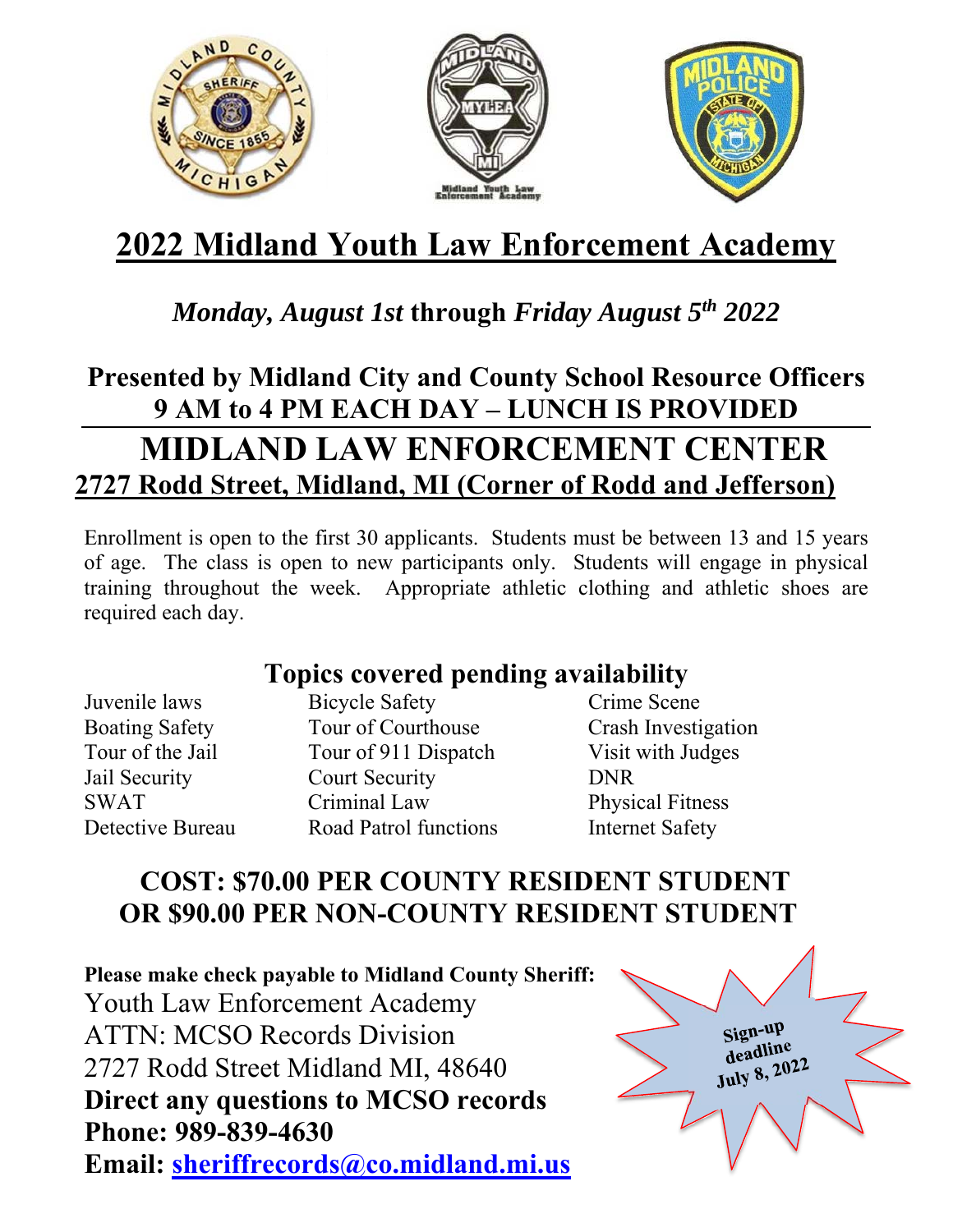

### **2022 MYLEA Rules and Code of Conduct**

Mission Statement: The Midland Youth Law Enforcement Academy is dedicated to providing an enriching and enjoyable environment for youth ages 13 to 15. This program will give the youth the opportunity to meet new friends, gain confidence and learn more about Law Enforcement as a career.

1. Each cadet shall provide a signed registration form/ Code of Conduct prior to participating in the Midland Youth Law Enforcement Academy.

2. Cadets shall follow the direction of Academy Staff, Uniformed Law Enforcement, and guest speakers at all times during the Academy. Behavior that could bring discredit upon MYLEA, Midland County Sheriff's Office, Midland Police, or Academy Staff will not be tolerated.

3. Should a situation occur where contact with the parent/guardian is needed, the contact numbers provided on the registration form will be used. If a medical emergency occurs, 911 will also be called in addition to the contact numbers provided.

4. The parent/guardian shall keep Academy Staff informed of necessary information regarding the participant, such as medical, health or physical concerns.

5. Cadets shall be picked up promptly at the appointed time (4:00 PM, unless otherwise notified). It is the parent/guardian's responsibility to arrange for transportation of the participant to and from the Academy each day.

6. Midland County, the City of Midland, their employees, volunteers and officers are hereby indemnified for any loss, damage or injury to person or property or property loss, as a result of participation in the Midland Youth Law Enforcement Academy.

7. It is understood that activities of this program will include physical fitness training, simulated crime scene investigations, and exposure to a wide variety of law enforcement related topics. By registering for this program the parent/guardian hereby acknowledges and understands the rules, regulations and requirements for participation and acknowledges that the participant is able to participate in this program.

8. Participants in MYLEA shall be free from criminal activity prior to, and during the Academy.

9. Failure to adhere to this Code of Conduct may result in dismissal from the Academy. I have read and fully understand the above and agree to its terms and conditions for participation in the Midland Youth Law Enforcement Academy.

10. MYLEA will follow all current MDHHS guidelines to prevent of the transmission of COVID19.

Cadet Signature: Date:

Parent/ Guardian Signature: Date: Date: Date: Date: